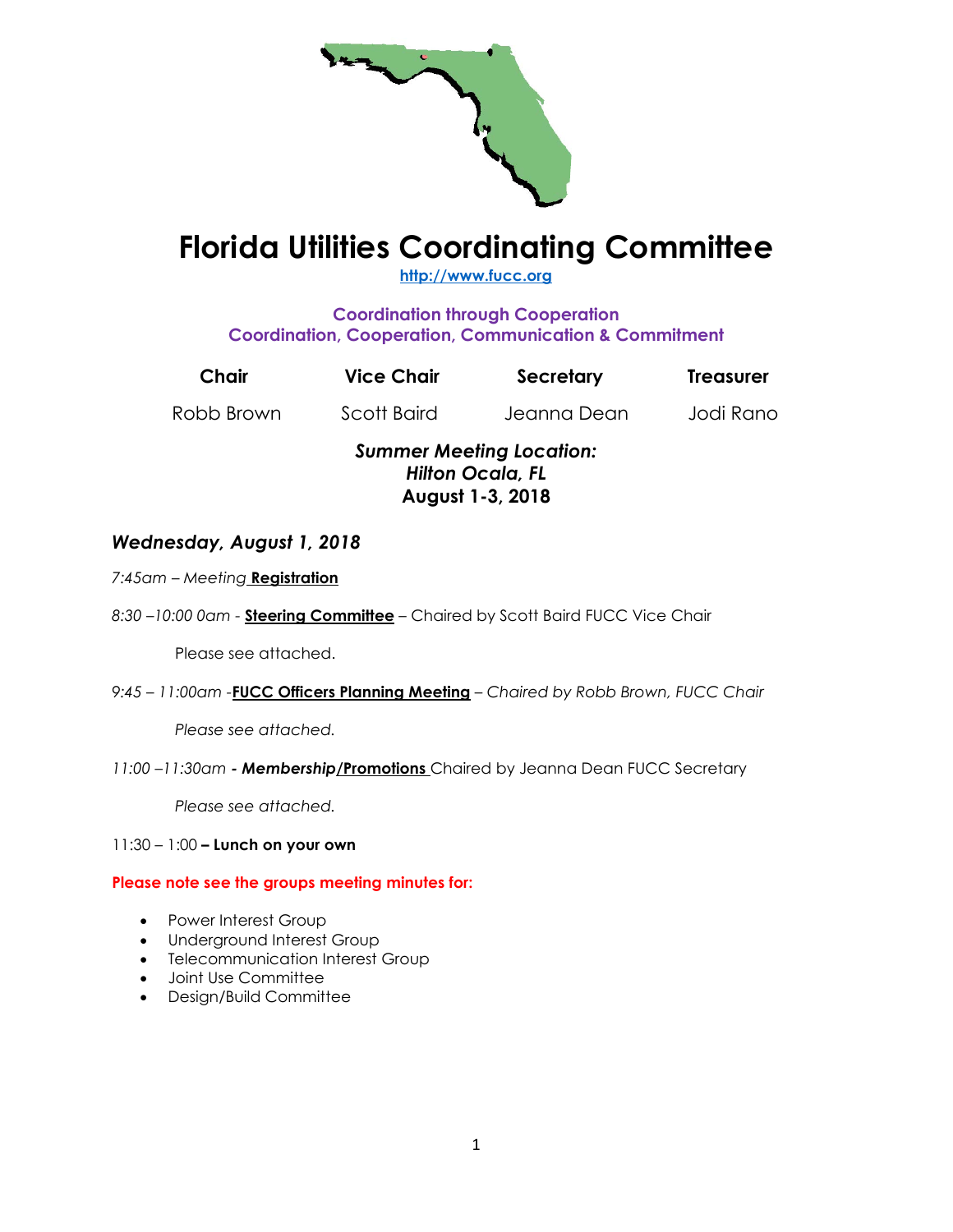# *Afternoon Session*

# 1:00 – 1:25 – **Opening comments from Officers**

# *1:00 –2:30pm* **FUCC Interest Group Meetings (see individual reports)**

- **Power Interest Group Chaired** *by Rob Morris, FP&L*
- **Underground Interest Group Chaired** *by Mike Hamlin, Emerald Coast Utilities*
- **Telecommunication Interest Group** *Chaired by Fred Valdez, Frontier*
- 2:30 2:45 **Break**
- 2:45 3:45 **FUCC Subcommittees**  (see individual reports)
- 3:45 4:00 **Break**
- 4:00 5:00 **Utility Conflict resolution workshop**  Larry Hill Badger

Comments from General memberships felt this was a sales pitch.

5:00 – 5:30 – **Banquet Planning** – Chaired by Karen Lund FPL

Everyone assisted in the decorations for the upcoming banquet.

# **Thursday August 2, 2019**

- 8:00 8:30 **Registration**
- 8:30 8:45 **Opening Comments**
- 8:45 10:00 **Combined Interest Group, Sub-Committee and Standing subcommittee Updates and Announcements of 2018-2019 Chairs. Each group gave an update.**

**Awards/Nominations** *Chaired by Jodi Rano* **Joint Use** *Chaired by Nicole Bates TECO* **Design/Build** *Chaired by Vinnie Lavallette (Cardno)/Chris Stermer, WGI* **UCC Certification** *Chaired by Lenore Horton - No Report, No meeting*  **Power Interest Group** Chaired *by Rob Morris, FP&L* **Underground Interest Group** Chaired *by Mike Hamlin, Emerald Coast Utilities* **Telecommunication Interest Group** *Chaired by Fred Valdez, Frontier*

- 10:00-10:15 **Break**
- 10:15 11:30 **Presentation Coordinating Underground Infrastructure Construction**  by Sarah Matin, Materials Engineer Rinker Materials
- 11:30 1:00 **Lunch with members by FUCC**

#### **Afternoon Session**

1:00 – 1:15 - **FUCC Announcements**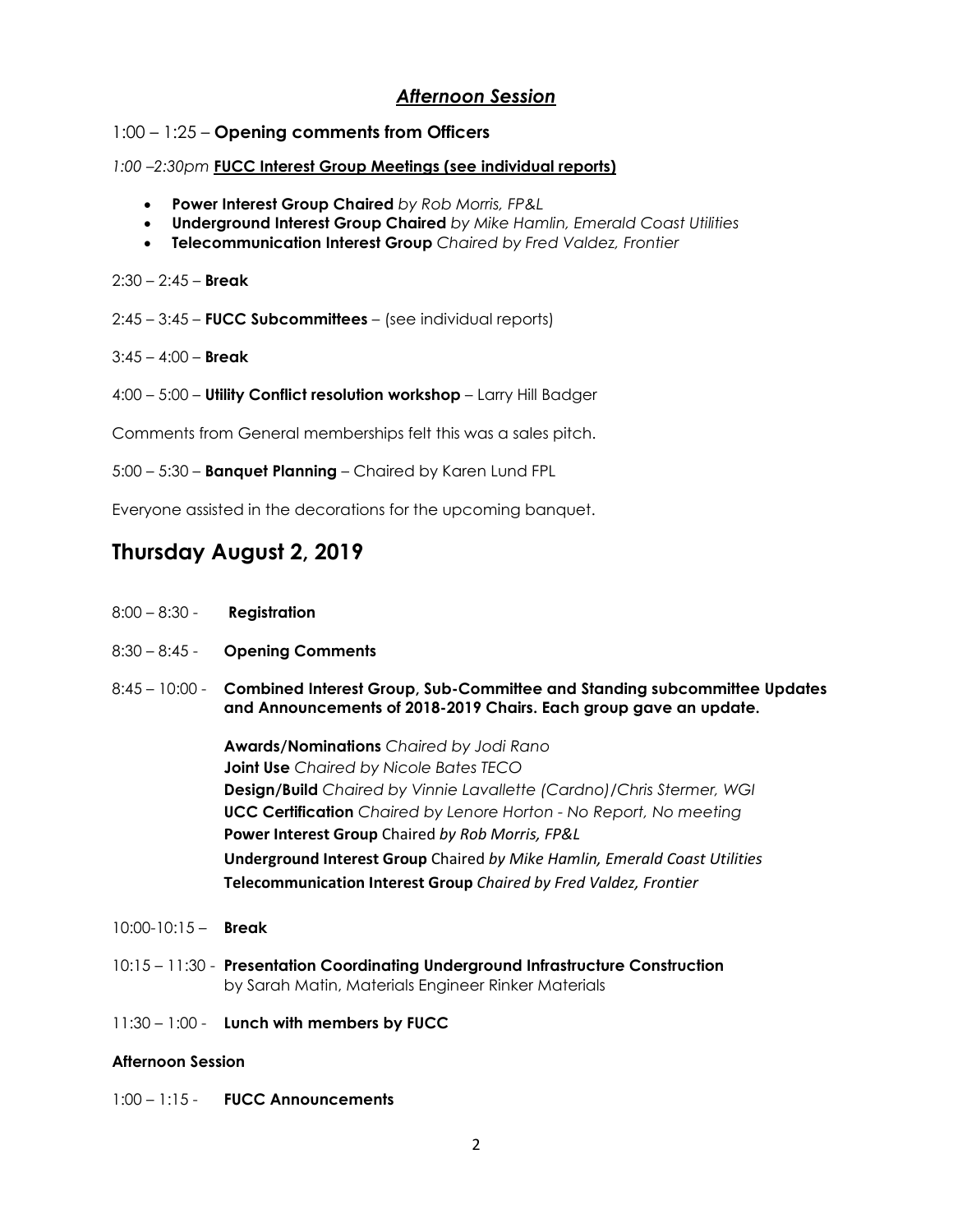# 1:15 – 2:15 - **FDOT FORUM**

# **Utility Procedures Manual (UPM)**

Mr. Bane stated that about 4 years ago the State General Counsel was reviewing how the Department reimburses utilities and why the utilities don't pay the claims. We did an audit to find out what exactly was happening throughout the state. This was a very painful task. Once this was completed the general counsel wrote recommendations, which required Mr. Bane to respond to those comments.

The results showed a major lack of conformity. So, the decision was made to create a manual that would help all disciplines to know how to work with the utility's office. Each discipline in the Department has a manual. Years ago, the Utilities office had a manual, but it became obsolete and was removed from our website. This manual is to replace that one and it is called the Utility Procedures Manual (UPM). It is currently under legal review. Some example of items it will provide:

- The UPM shows both sides how to coordinate Roles and Responsibility
- An overview of procedures that help each discipline work with the District utilities office based on any given subject.
- Nothing in the UPM shows you how to fix a mistake.
- Gives guidance to Maintenance on how to handle utility permits during the construction phase
- This is prevalent in the construction phase and with design/builds.
- What documents are used for a design/build vs. a Design/Bid/Build.

#### *Design/Bid/Build*

o Fed government requires executed agreements and UWS must be in place before bid.

#### *Design/Build*

- o The FDOT does not require utility certification for design build. It is up to the firms to obtain agreements.
- o D/B agreements executed before working in area affected by the project
- o If in an email it is agreed by all parties about a subject matter, that it is okay to use the email as an agreement.
- o However, the letter of commitment is critical if you do not have an email showing an agreement.
- $\circ$  How D/B firms get relief when there if a problem with a UAO responding.
- o A signed UWS is not required on design/build projects.
- o A UWS is not required for a permit obtained in a design/build

The 2017 UAM has its specific items, but the UPM will bring both documents together.

Some of the District Utilities Administrators are already implementing these changes but may have to change what they are implementing due to possible comments from legal.

#### **Will the Department be providing training on the UPM?**

The Department will be training their staff and consultant staff only. This is a procedure not a legislated document, so the Department is not required to provide this document to you. But in the interest of transparency we would like for you to know what is coming so when our utility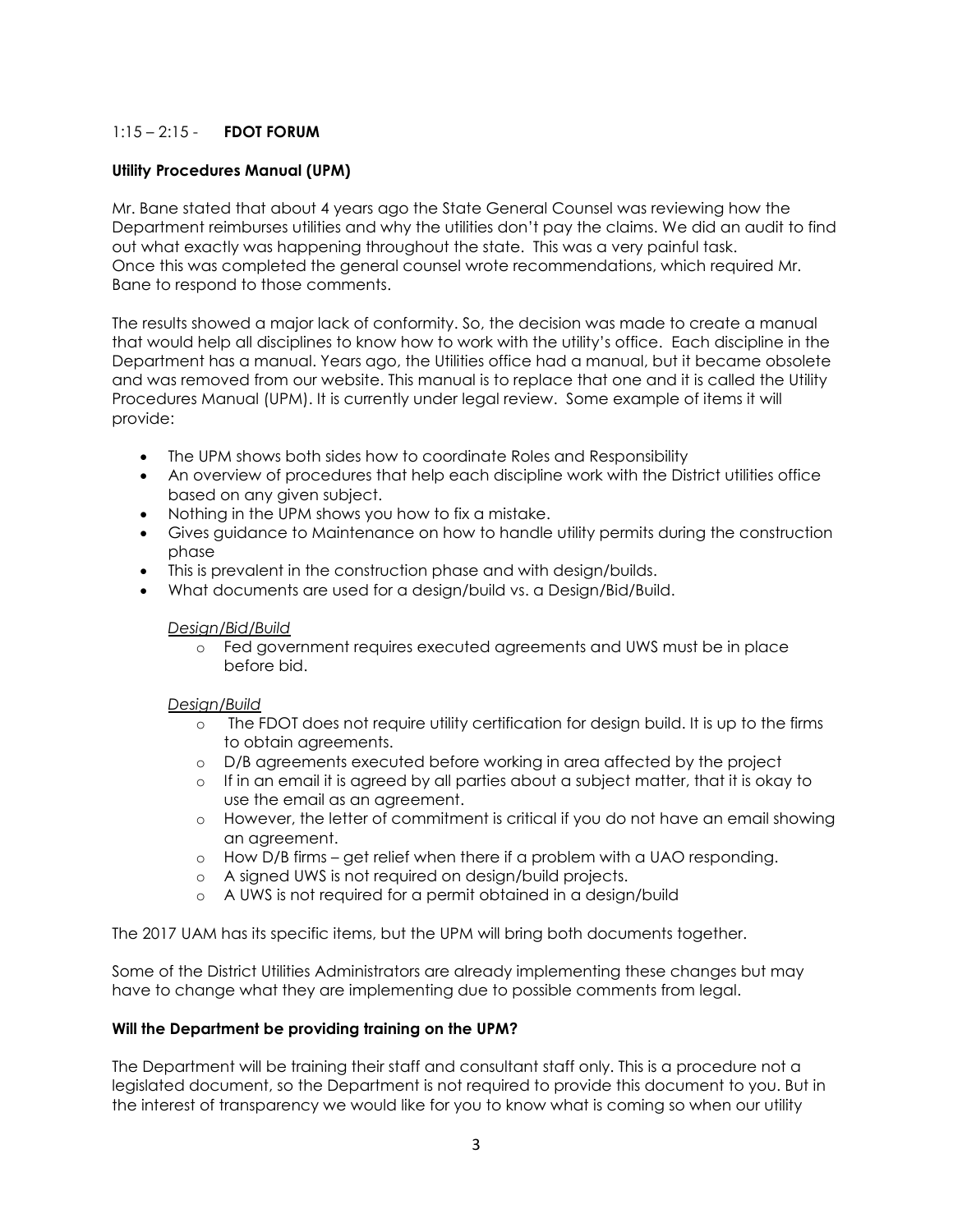coordinators and other staff start asking you to provide things you don't normally provide, you know why.

# **How long does Legal have to review the UPM?**

As long as they like.

### **Many UAOs use vendors to do the data entry and CADD work for a UAO. The UAO is still designing/approving the design. Where is it that a P.E. is required to sign off?**

Mr. Bane explained that this goes back several years about a P.E. signing the design. Unless you are a full time XYZ UAO designing the relocation, you are exempt. Here is the requirement:

Keep in mind if a full time UAO employee is providing oversight and approval for that design then a P.E. to sign and seal is not required.

If continue to get an argument from a Maintenance office, bump it up to me or tell them to report you to the State Board of Professional Engineers.

However, if the designer uses his title block on the utility design – then you must have it signed and sealed. – Why because it shows it is his/her design and not the UAOs.

Keep in mind we assume you are following the law. But if the UAP pulls it back and then corrects it with their title block you may get an aha!

FDOT does not want to be an enforcer, we just want you to follow the law.

# **Can the common utility them issues be on the FDOT utility site?**

There is a frequently asked Question section already in place. The FUCC will put a link to the FDOT Utilities site on our website so it is there to reference.

Lighting and the UWS:

# **Are we to show lighting service drops in a UWS?**

It is totally inappropriate to put lighting service drops in a UWS. The UWS is tied to the F.S. 401 – 404

For utilities to be placed in the STATE right of way.

A service drop is just that, a service. Which is a service to be provided by a UAO FDOT has no authority to order you to provide a service. That is customer driven work and must be paid in advance. A date must be established of when the work will be completed. We cannot do that.

#### **How do you consider construction days for the UAO based on phasing of MOT? For example:**

FPL 23 FTR 100 BHN 75

- 1. Does it Increase my contract time if so = Push back because your days are too long
- 2. Project overall time = time is money, so we break it up based on construction activities and historical data.
- 3. Construction always look at these days as increase days and construction.

Example with resolution: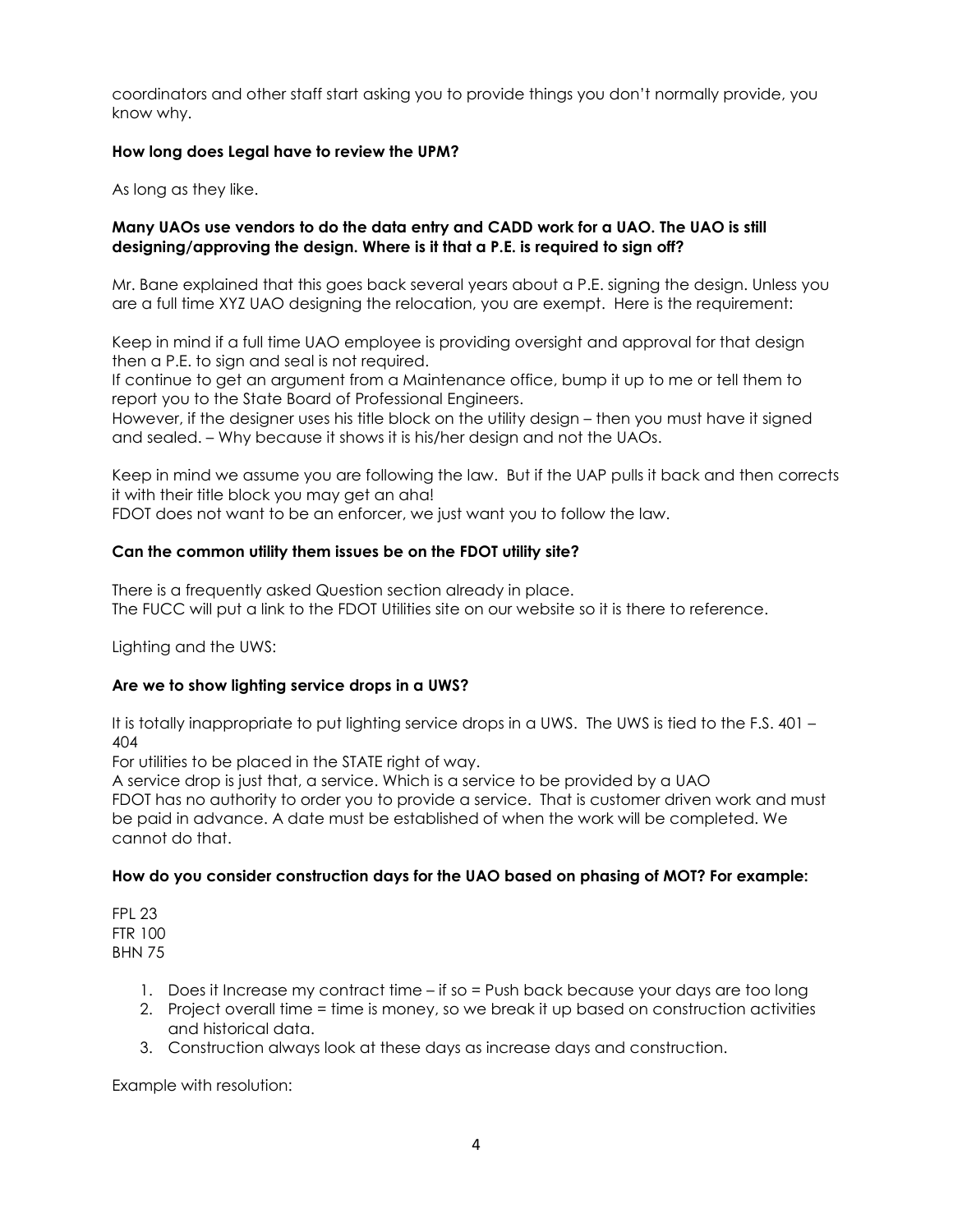They try to figure it by using their Historical documents How much time for instance if you include 5 weeks' notice as a dependent activity and you only show putting in 1 pole = 5 weeks' time = confusion

But use Section B for a note

5 weeks section b - note = need notification. In Section C show 1-days work for pole relocation

Or

In section C for dependent activity notification 5 weeks Actual work in the Days = 1 day

*It's important to discuss at the design meeting those items that are dependent activity*

#### **Small cell sites – Letters of Authorization of request from different authorities to obtain a permit:**  *Is requiring the letter from each entity an official process?*

The permits engineer cannot make that determination if the UAO is meeting the separation requirement. So, he is asking the cell tower owner to obtain authorization from that utility to provide it before he approves the permit.

#### 2:15 – 3:30 - **FUCC Members Open Mic/Networking**

No comments from the general membership

- 3:30 4:30 **Educational Works shop – Utility RGB's Best Practices** By Larry Blair, Kelsey Ramnauth – Pike Engineering (Formerly UC Synergetic) and Rob Morris, FP&L
- 4:30 5:30 **Steering Committee -** see report
- 6:00 10:00 **Annual Banquet**  Tacky Prom theme

# **FUCC Business Meeting**

#### **Friday August 3, 2018**

#### **Business Session:**

- 8:30 9:00 **Registration/FUCC Networking**
- 9:00 11:30 **FUCC Business Meeting**

 **Opening Invocation & Tribute to Flag** Chair Robb Brown called the FUCC Business meeting to order at 9:00 am

**Reading of the meeting minutes** – Jeanna Dean Motion to approve - Chris Stermer Seconded – Karen Lund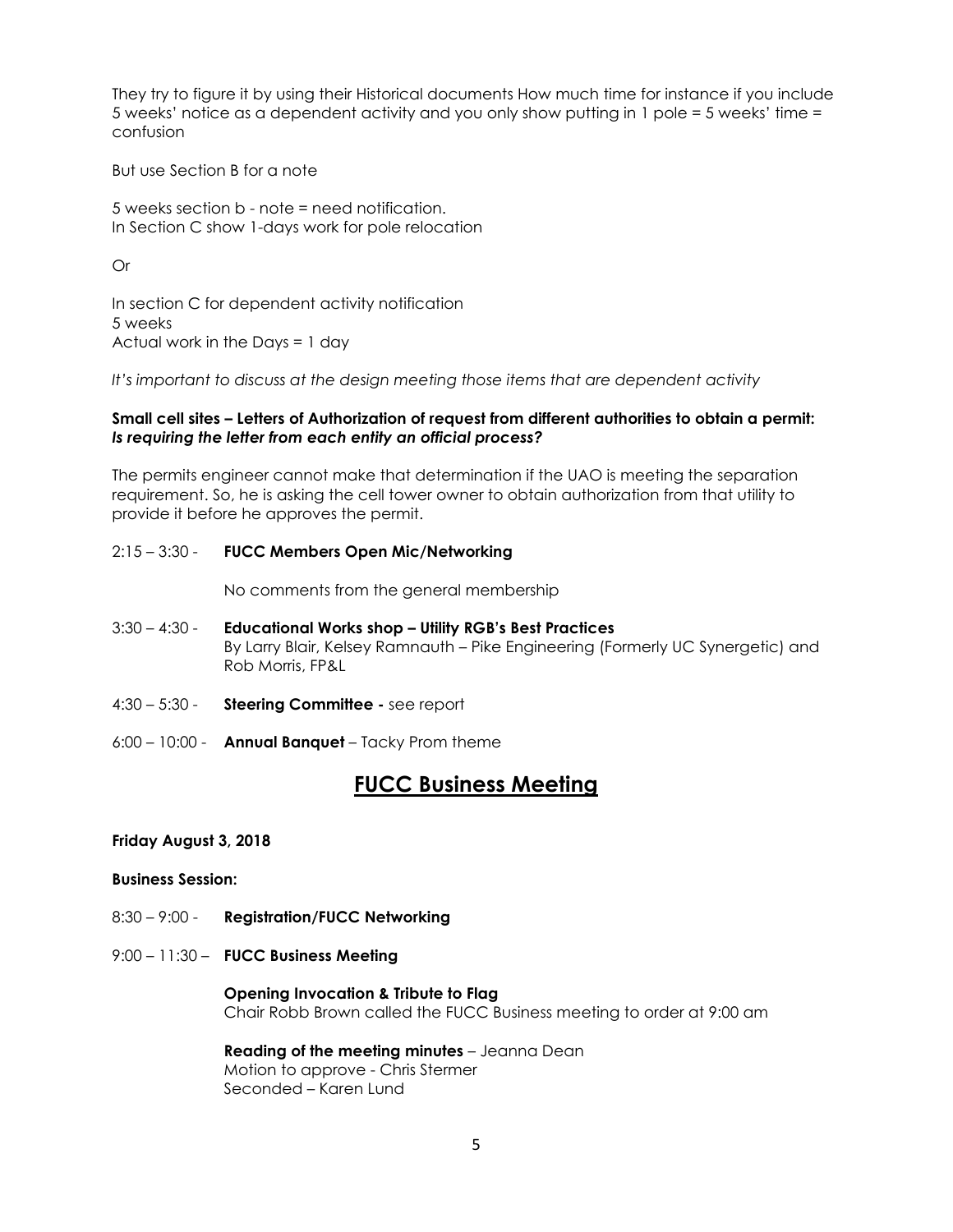### **Historian's Report** – Chris McLaughlin – presented by Jodi Rano See Attached

#### **Treasurer's Report** – Jodi Rano

Began - \$34,189.00 Currently - \$23,479.59 \*\* IF you want to sponsor for next year, please request an invoice from Jodi Rano

**IRS – Not for Profit Status** – Ms. Rano has been working diligently with the IRS. She filed the paperwork for not for profit on July 15, 2018.

# **Sunshine 811 Report** – Cheryl Ritter and Brian Dean

The CGA annual conference will be held in Tampa Conference 3/26-28-2019 Please plan to attend.

- Ms. Ritter noted that the national 811 phone number has been around for 10 years
- $\bullet$  811 day is August 11<sup>th</sup>
- On the Sunshine 811 website is a tool box for promoting 811, please visit and order as many items as you need.
- $\triangleright$  We are here to work with your staff to ensure your employees know to call 811. We are always happy to provide training.

#### **Please update all your contact information including the new damage reporting contact.**

#### **Interesting Dates:**

| <b>Board meeting begins</b> | 8/15 |
|-----------------------------|------|
| Committee meeting           | 8/16 |
| Board meeting ends          | 8/17 |

**PHMSA** informed the Governor that Florida is one of 14 states who are Inadequate in enforcement. This is a current topic with our board members. The issue - we had not enforced before now.

Recent action \$15,000 settlement on a contractor who hit a gas main excavating without a ticket

#### **New Sunshine 811 app**

Sunshine has a new app for your cell phone. This helps with the ticket management and makes it convenient for ticket management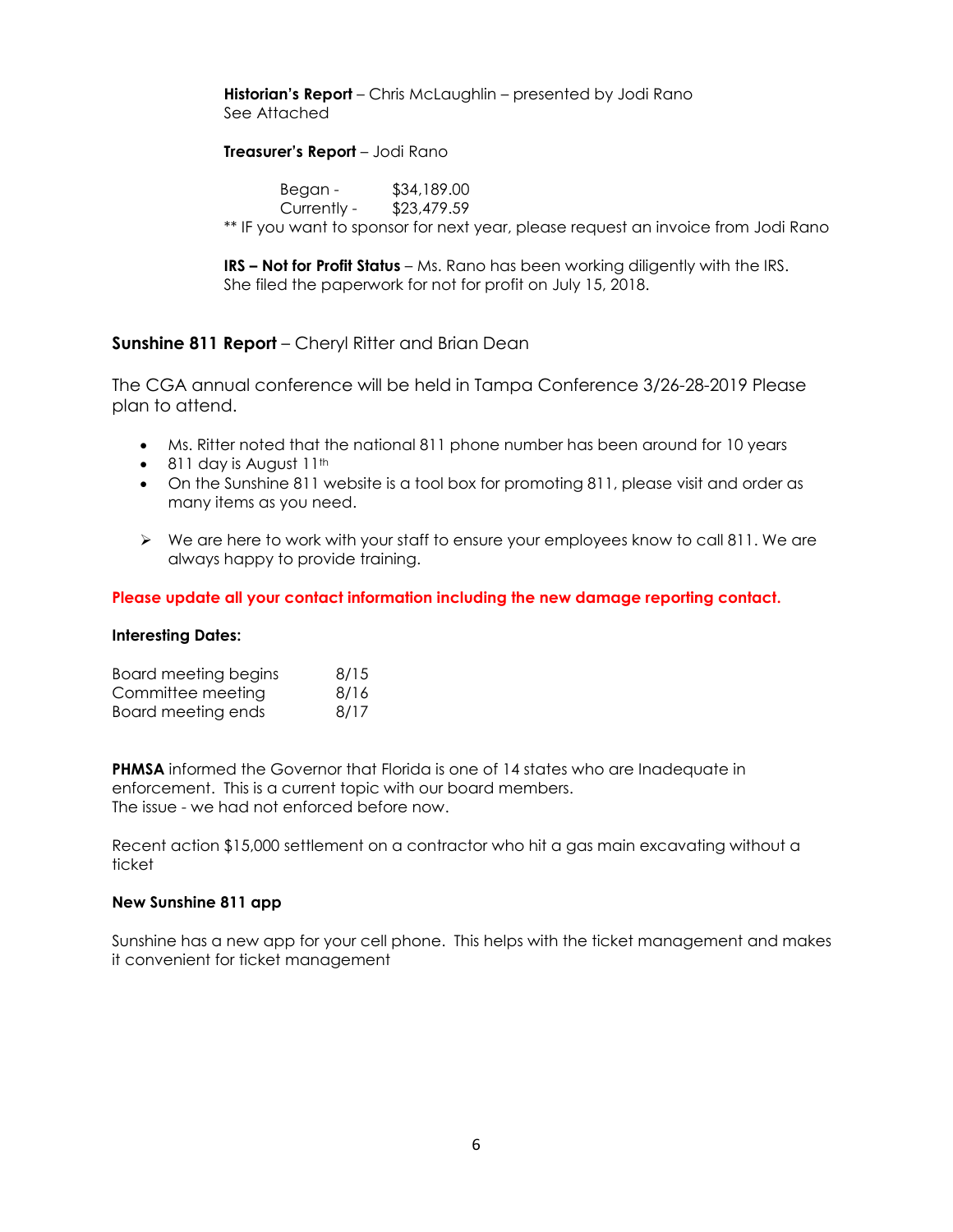# **FDOT District Reports:**

# **Central Office – Shawn Lewis**

- **PSEE** Enhancing to make it more user friendly, hopefully funding available by end of 2019
- ISA account Please do not create a second account for the same person

# **D-1 -Shirley McCrary**

- D-1 liaison is schedule for 9/27/18 in Bartow at the Stuart Center
- UPM discussing it with the District Construction and Maintenance
- I-75 at SR 951 is a large design/build project in scoping
- will be letting in January 2020

# **D-2 Shawn Lewis for John McCarthy**

• Flowable fill for pipe, will be reviewed on a case by case basis where there are drilled shafts – no flowable fill.

# **D-3 Shawn Lewis for Jonathan Harris**

No comments

**D-4 Eugen Khashper** No Comments

#### **D-5 Staci Nester**

- D-5 Liaison was May 8, 2018 had 130 in attendance
- **D-6 In process of interviews for District Utilities Administrator**
- **D-7 Dan Hunter**

#### **No Comments**

#### **Turnpike Mr. Joe Bitar**

• Introduced himself as the new turnpike Utility Administrator

# **Steering Committee (Vice Chair Scott Baird)**

# **Approved Motions for Membership Votes for incoming Secretary.**

The steering committee nominated Karen Lund, FP&L for incoming secretary.

# **Subcommittee Reports –**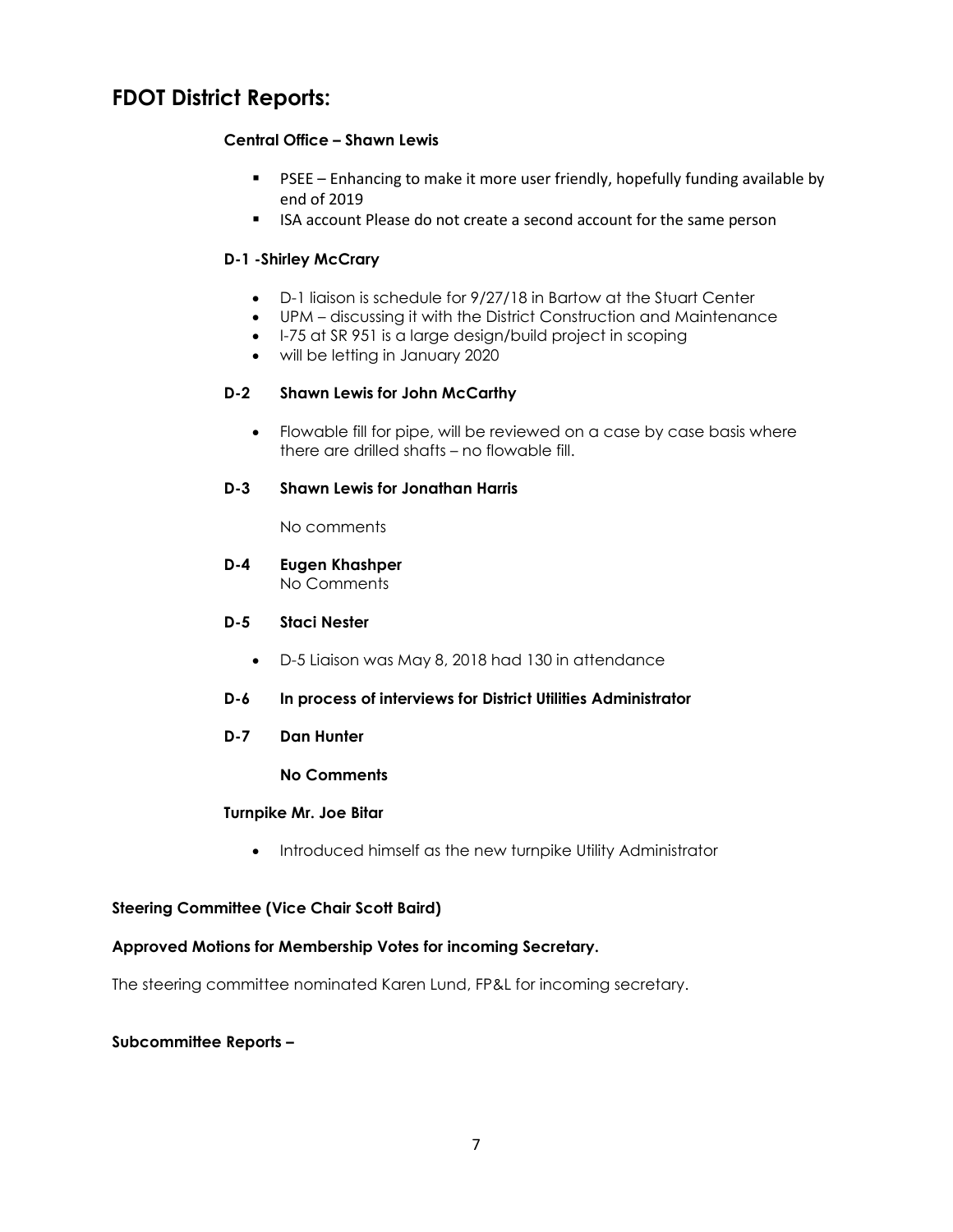**Awards / nominations** – Will be chaired by Robb Brown. All nominees are to be sent to Mr. Brown.

**UAM** – Chair Bryan Lantz, Vice Chair Kris Hayes

Is placed on standby mode. Mr. Lantz stated that he was willing to chair for one more year. If nothing happens in that year, he would step aside, and the vice chair Kris Hayes would become chair.

**By-Laws** – Chair Chris McLaughlin -

In progress should have a preliminary draft at Winter 2018 meeting. Mr. Brian Dean has agreed to assist Chris as Co-Chair to help with the by-laws.

# **Web Page – Lori McLaughlin**

**FDOT Link:** Will add link FAQ from FDOT Utility office

**Winter Meeting** - Room block open for Jacksonville– by Monday 8/6/18 Book room early -Lori explained about the over flow, add more rooms here, so book early!

# **Conference planning (Chair Robb Brown)**

New group created and chaired by Robb Brown. This chair position will change every year. The outgoing chair will become the new chair for this committee.

If you have suggestions please provide them, we want educational speakers NOT sales pitches. Please send to Robb Brown, cc chair Scott Baird any new ideas for speakers and presenters. The Committee and officers will review.

# **Conference Location and status of Agreement:**

- Jacksonville 2018 & 2019
- Ocala 2019 & 2020
- Melbourne 2019

GOAL: Hope to have a decision on future hotels for the conference by April meeting

*lunch and Dinner included at the winter meeting* hoping to offset some of the meals cost for members since registration went up.

**Facebook page** – Check it out and like it.

**Membership Report** Chaired by Jeanna Dean.

- Two members were in attendance.
- Reviewed and approved membership letter created by committee at the last meeting.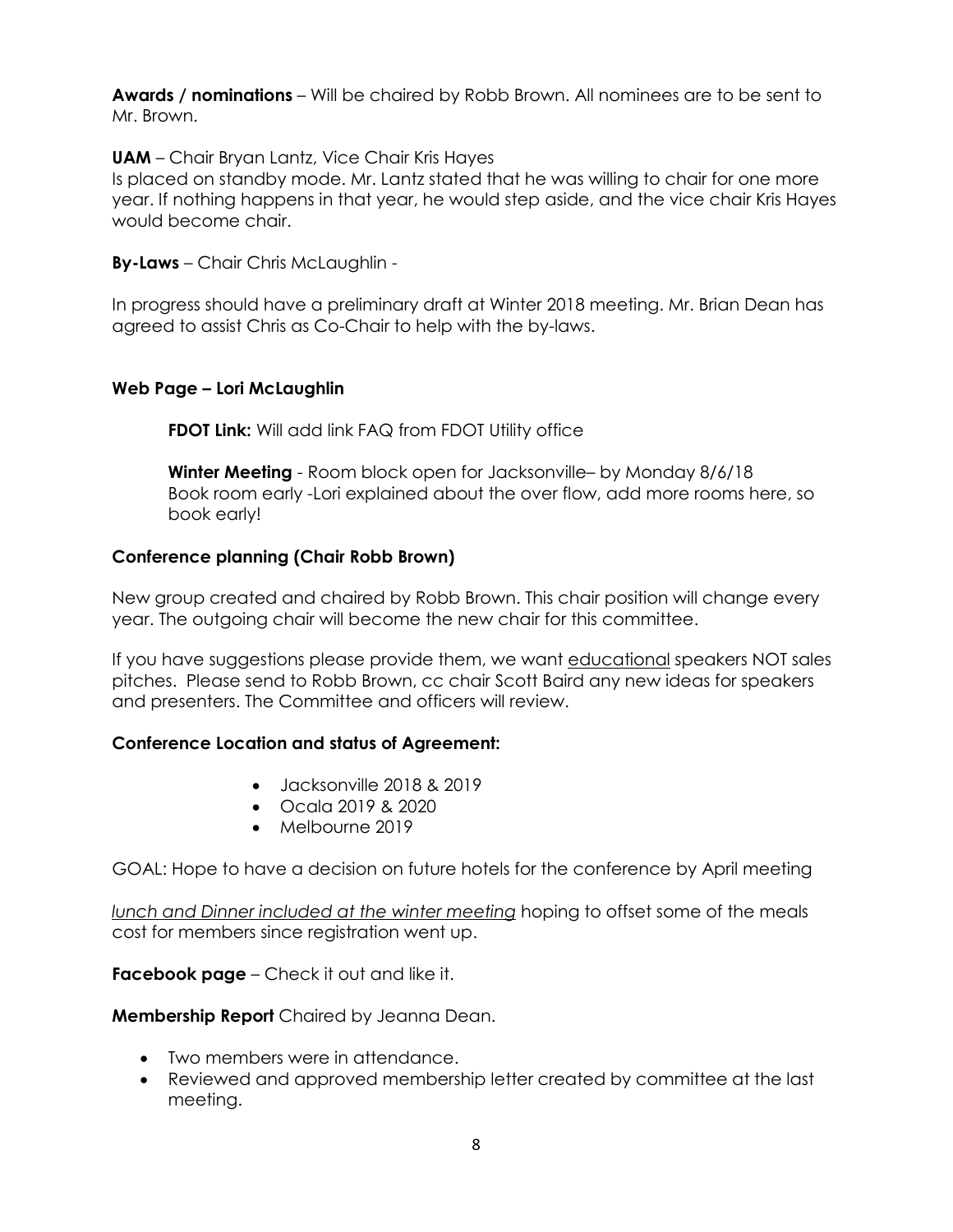- Ms. Kelsey Servann volunteered to be the incoming chair.
- This group will be combined with Promotions.

# **Banquette** –Chair Karen Lund FP&L

# *Great job Karen!! The theme was Tacky Prom*

# **Robb Brown outgoing Chair's farewell message**

Mr. Brown stated he appreciated his team, and all the chairs. We tried some different things, some worked some different.

Will be supporting Scott Baird and his team by being the chair for the planning committee.

It's an important job to be chair.

# *Thank you message to outgoing chair from the committee and membership at large:*

Robb, you have tirelessly given your time and resources to the FUCC. By all measures we have improved our overall meetings, membership and had some fun along the way. Thank you for your dedication and service.

# **New Business:**

# **New Chairman Scott Baird's incoming message:**

Mr. Baird stated that he looked forward to service as our chair can continuing the work of my predecessors by furthering our mission. Mr. Baird said he worked diligently with Ms. Dean to ensure Ms. Dean had a full steering committee. This was an important goal of mine and one that is needed to ensure we stay on track. Mr. Baird thanked all of those who volunteered and wants to add in two more positions for the steering committee.

# **Steering committee nominee for incoming Secretary**

Karen Lund FP&L Move – Brian Dean, Sunshine 811 Seconded – Fred Valdez Frontier Motion moved unanimously

# **New Chairs for Steering Committee:**

| $Chair -$ | Jeanna Dean FUCC Vice Chair                  |
|-----------|----------------------------------------------|
|           | Telephone - Fred Valdes, Frontier            |
| $Power -$ | Art Gilmore Duke Energy Distribution         |
| $Gas -$   | Joe Sanchez, FL Gas Transmission             |
| Water $-$ | Vacant                                       |
| Sewer-    | Mike Hamlin, Emerald Coast Utility Authority |
| CATV -    | Vacant                                       |
|           | Gov. Utility - Kris Hayes, Lakeland Electric |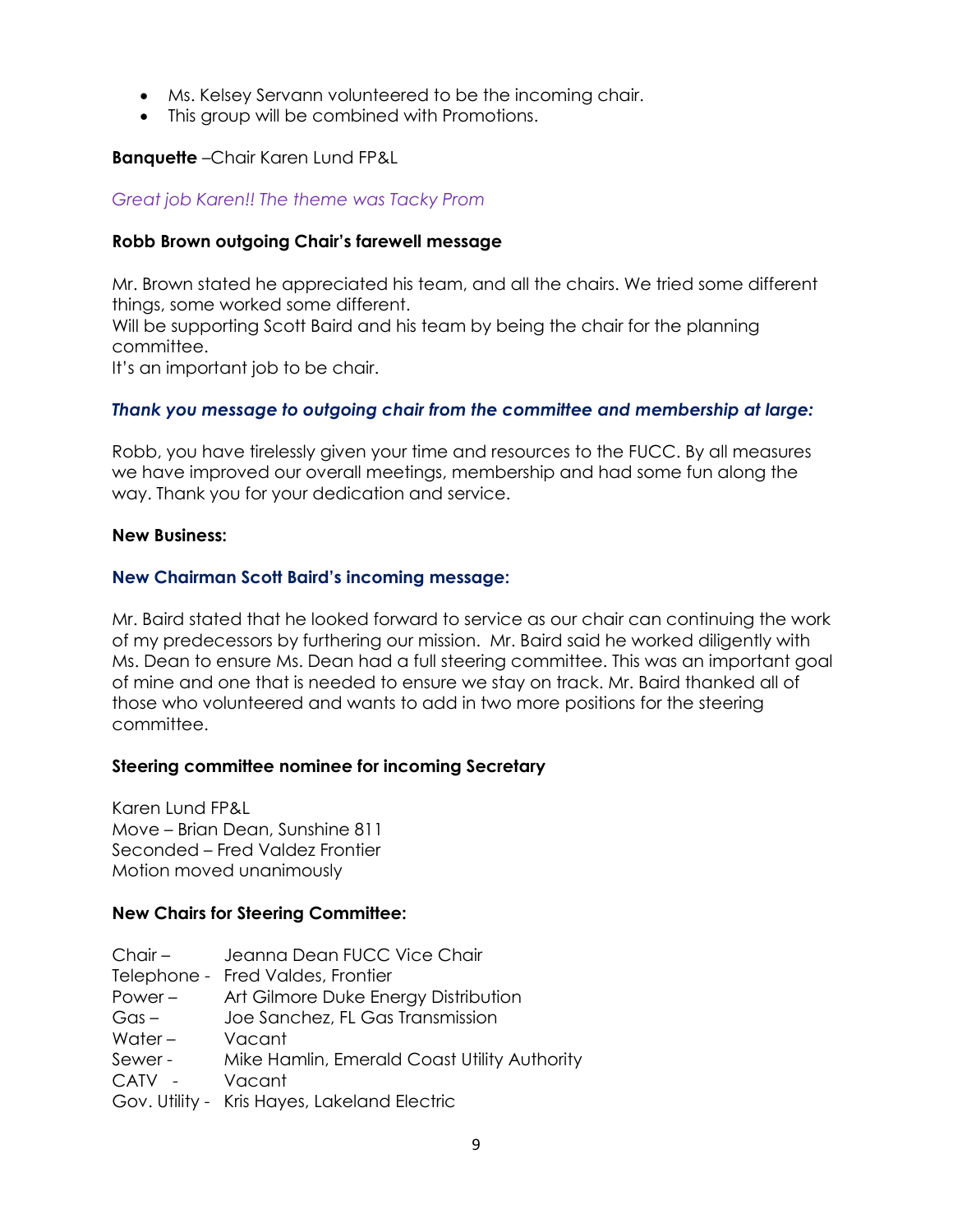Railroad - Vacant Contractor - Larry Badger Daylighting Design Consultant - Bill Case, Ayres & Associates Utility Notification Center - Brian Dean, Sunshine 811 Public Service – Vacant Geospatial Consultant – Chris McLaughlin, MacDriller, MacSurvey Inc.

# **New Interest Groups Chairs:**

Power - Rob Morris, FP&L Telecom - Stephen Waidley, Frontier Underground -Brian Dean Sunshine 811/Trish Miller Cardno

# **Standing Subcommittees Chairs:**

Award Nominations – Chair Robb Brown, Duke Energy Distribution Program/Conference Planning – Chair Robb Brown Membership/Promotions – Chair Kelsey Ramnauth

# **Other Subcommittees Chairs:**

Banquet Planning – Chair Kelsey Ramnauth Design/Build – Chris Stermer, WGI By-Laws, - Chris McLaughlin, Macdriller, MacSurvey TTC/MOT - Chair Alan Boaz, WGI UAM – Chair Bryan Lantz FP&L – on hiatus UCC training – voted to abolish

# **Motion to ratify the steering committee**

Motion - Brian Dean, Second -Robb Brown

\*\*\*\* Chair Baird stated that he will work with the by-laws committee to add two positions on the steering committee:

Consultant Utility Coordinator

# **Motion to adjourn**

Robb Brown, Duke Energy Distribution Second Chris Stermer, WGI

# **Meeting Adjourned 10:10 a.m.**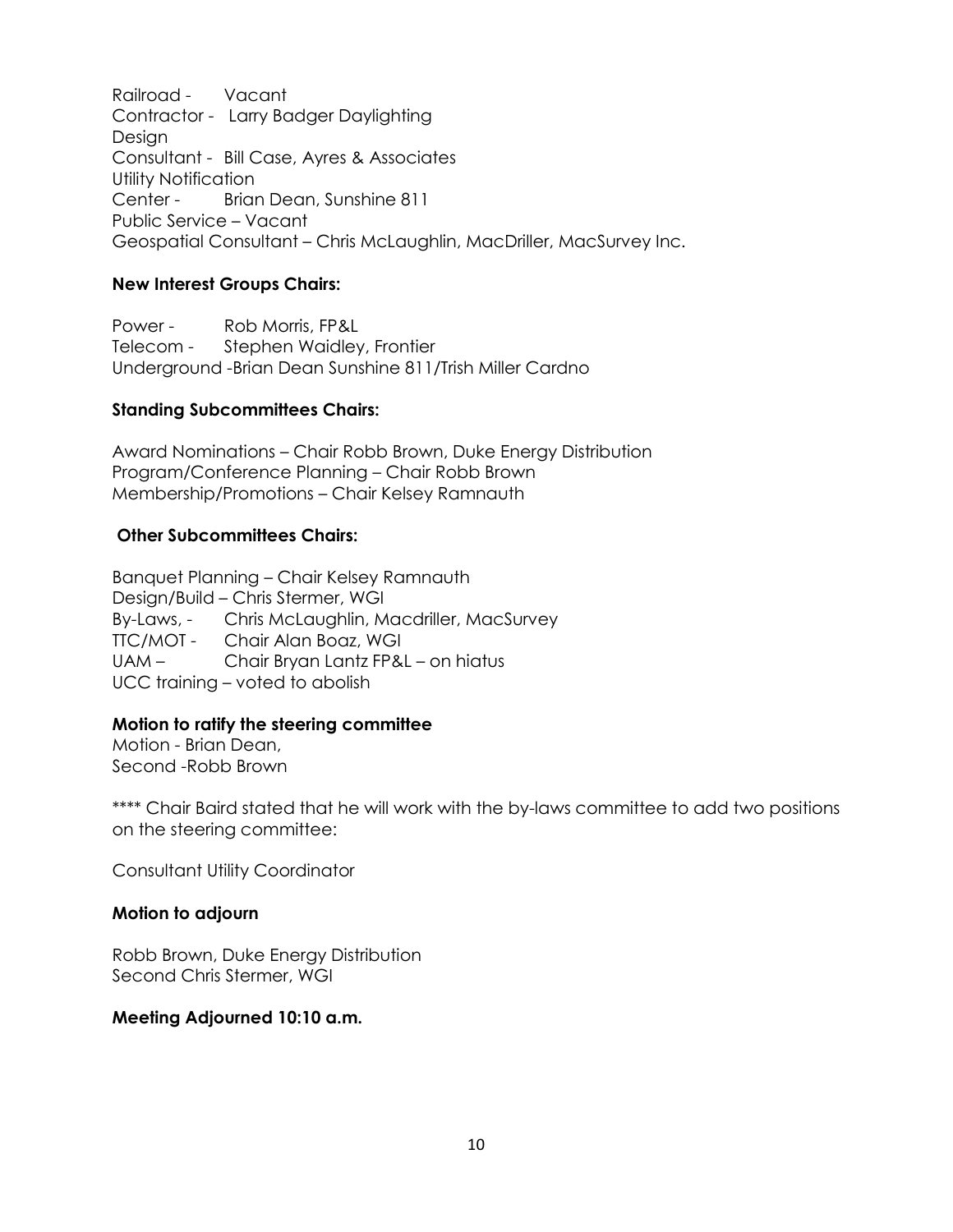# **FUCC Joint Use Subcommittee**

# **Summer 2018**

### Sign in - 37 in attendance

- Reviewed attendees' diverse employers and job responsibilities
- **Permitting** seemed to be a reoccurring hot topic among the group. Throughout the state permitting agencies are cracking down on site restoration and closing out permits. Double poles hold up both situations.
- The group discusses potential ways to satisfy the permitting agencies.
	- $\circ$  Revamping internal procedures to better track the life cycle of the job. From pole instillation, transfer coordination (NJUNS), then site restoration.
	- o Centralizing the NJUNS Ticket creation to the Joint Use Department for better training and controls on how the tickets are created & tracked.
	- o There are companies that will handle the Double Pole Process. One company in attendance was Davey Resources.
- The group discussed the difference between IOU & Co-Op or Municipality owned Electric Utilities. Co-Op & Muni pole owners have more flexibility with their Joint Use Contracts and can hold the attachers more accountable for transfers and maintenance of their facilities. Investor Owned Utilities in the State of Florida are regulated by the FCC.
- **Clear Zone Requirements.**
- The group discussed a few situations where Electric Utilities were asked to relocate poles, siting Clear Zone as the cause.
	- o One was in response to a permit of replacing an existing line.
	- $\circ$  One was based on a drive by at an existing location where no construction was planned.
	- $\circ$  Currently this is only happening in one jurisdiction (FP&L, only effected IOU).
- It was discussed that most municipalities are looking to the IOU to Underground as many of their new & current facilities as possible. It looks like they might start using Clear Zone as a vehicle to get their way.
- Transfer of Pole Ownership. Majority of the pole owners no longer are comfortable with transferring ownership of poles, unless the new owner permits the pole with the permitting agency. This provides a clear transfer of ownership and the former/new pole owner will be held to bring the pole up to "code".
- Discussed new Chair for The Joint Use Subcommittee. Paula Perry volunteered. Nichole Bates volunteered to be co-chair.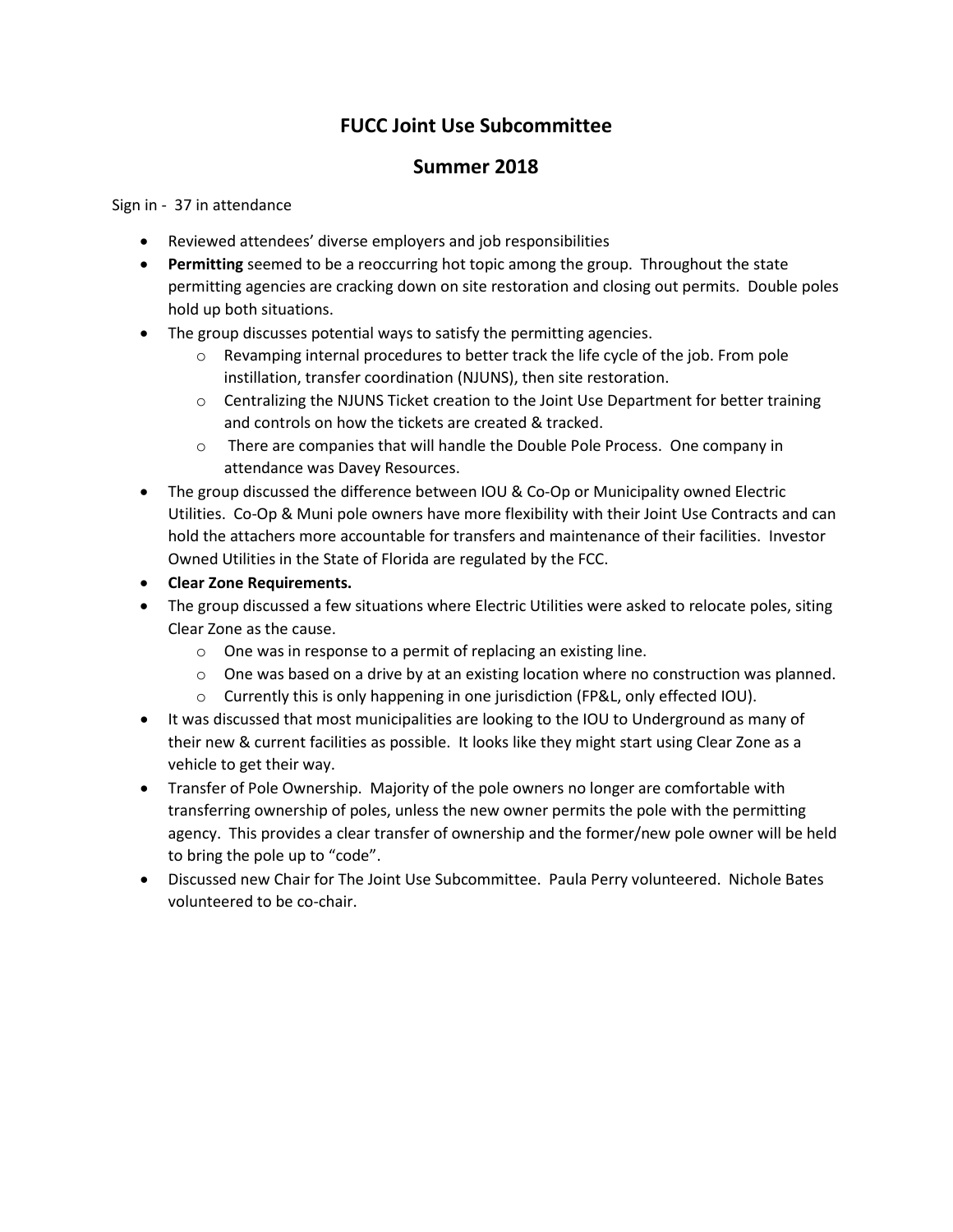# **FUCC SUMMER MEETING Design/Build Committee**

20 people in attendance,

The main discussion was when a utility maybe delaying a contractor or when is a utility financially responsible to a design build contractor for alternate plans to minimize impacts to the utilities. This included instructions from Tom Bane, State Utility Engineer as to what agreements would have to be agreed upon by both the design build contractor and the utility themselves for this action to be valid.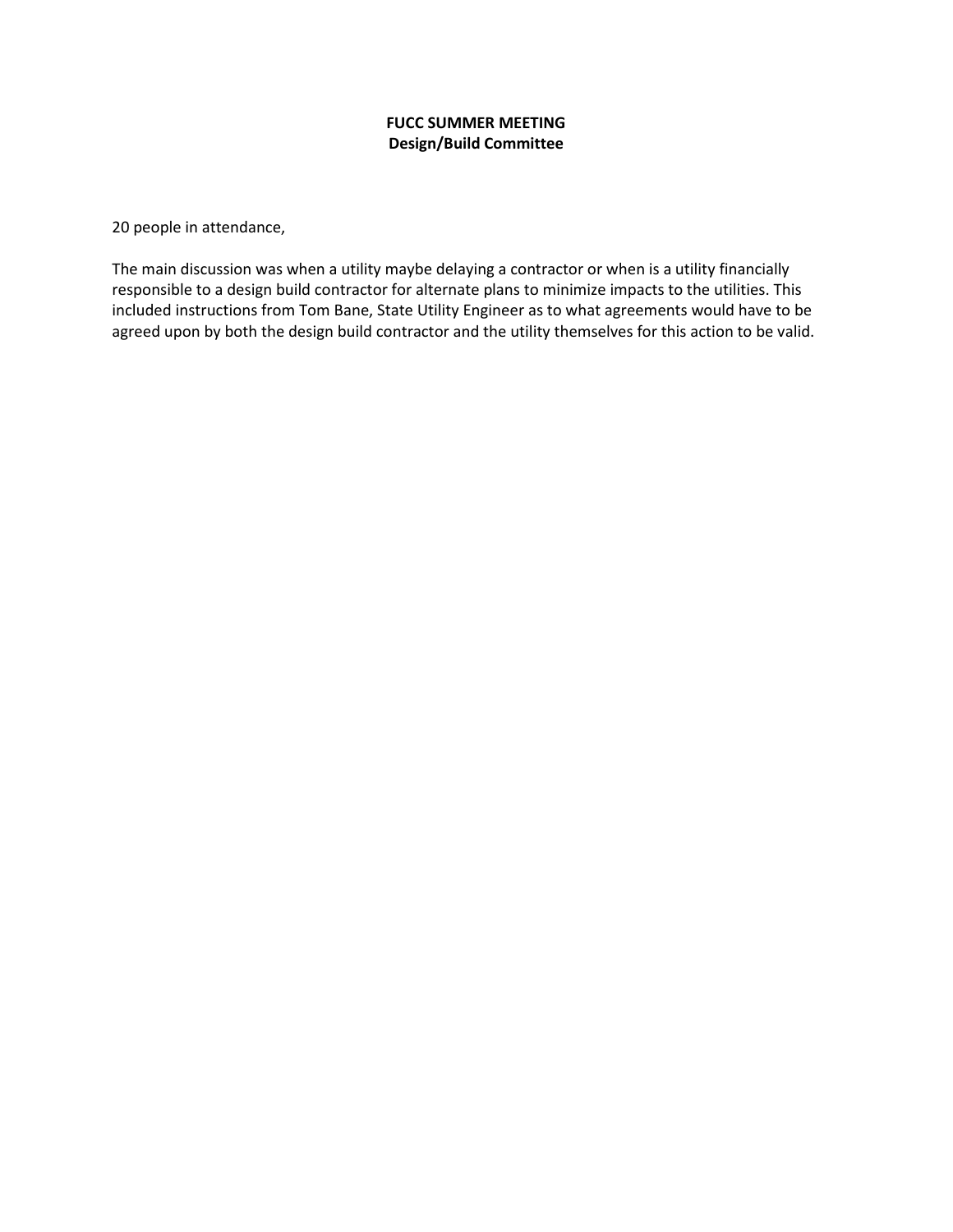# **Power Interest Group meeting Minutes**

# **FUCC Summer 2018 Melbourne**

# **Attendance: 47**

# - **Introductions**

- **Invoicing:** Rob Morris of FPL discussed previous issues with receiving payments for Bill Actual (BA) invoices submitted. The FDOT was requesting vendor payment info & we the UAOs explained it's in house records that we aren't able to share externally. The issue was that it was labeled in a 1972 master agreement along with salvage value. There was a meeting with FPL leads & Tom Bane of the FDOT to discuss & they came to an agreement to forgo the requirements & pay the invoices for the time being while negotiations continued which part of that is to adjust items in the 1972 master agreement to reflect the discussed current process for submitting invoices for BA projects, that process is under way.
- Mast Arms: Reviewed a presentation from Greg Coker of FPL that showed the typical concerns/conflicts of working near energized lines & the process of utilizing a telehandler that has been successful in a few projects he has been involved with. The Telehandler enabled the site contractor/s to perform the work without needing the lines to be energized, that piece of equip is able to work under energized power lines (exempt from the under energized power lines OSHA rule) & not encroach the 10' clearances. He asked the group to continue to solicit the use of this low profile construction process and send him any success stories & pictures of projects that utilized the equipment. He also showed a shaft drilling piece of equip that was low profile that was able to dig the support shaft without needing the lines de**-**energized. The goal is to have enough physical examples of the use of low profile equipment for mast arm work & be able to present that info to the FDOT that this is a construction method that works & lessens the need for the utilities to be involved which speeds up the construction of the mast arms.
- **UWS preparation & execution (prior & during):** Rob Morris of FPL began the discussion with labeling the concern that many UAO's have of giving a specific date for prior projects or even the ability to perform work as prior. Prior work has issues due to any needed site work to include clearing, grading staking & any other work that would be the responsibility of the awarded road contractor which isn't able to begin their site work until after the let date which then would be considered during work for the UAO.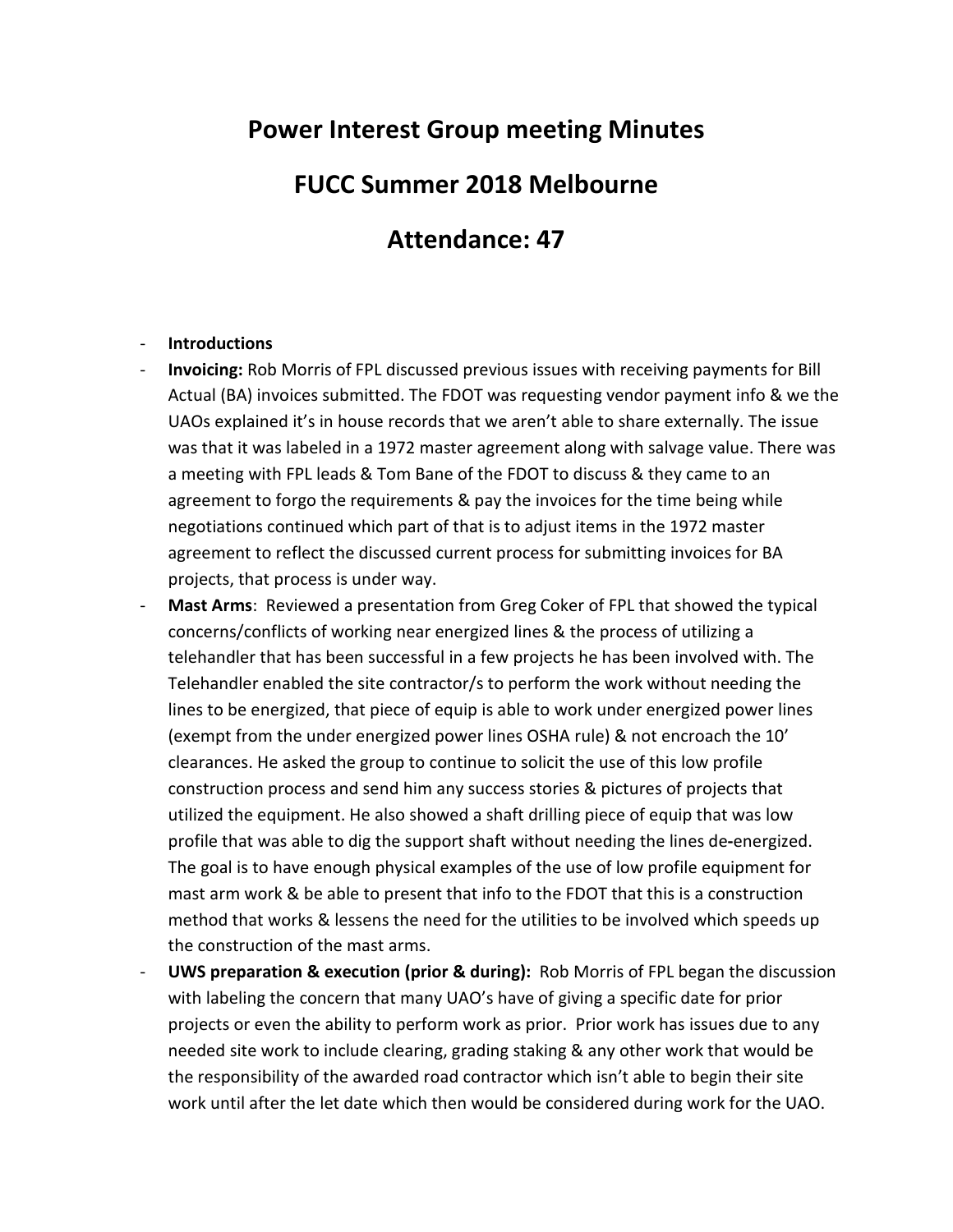After plenty of discussion between the DOT & utilities it was agreed that the best method of performing prior work that the UWS include during work to allow for any delays in relocation efforts. Another item's to add in the UWS would be dependent needs in section B & C to explain if not meet the work would move to during.

- **Street Lighting Concerns:** Rob Morris of FPL brought up the concern with customer owned street lighting being planned to be installed near our energized power lines. The concern is that they would encroach the 10' table A clearances & the install contractor would request an outage. Rob advised it's not commonly possible to be able to deenergize so therefore there has to be planning to mitigate that issue which is to either ask the UAO to install lights on existing on existing utility poles or it be planned that conflict lights will be installed which will stay clear of the energized power lines. Rob explained that the use of conflict lighting is going very well & it's avoiding the energized lines clearance & doing away with a need to de-energize the lines or relocate.
- **PSEE Use:** Rob Morris of FPL discussed briefly the benefits of PSEE which is the storage & viewing ability for a specific project that has begun in PSEE. Sean of the FDOT advised there will be follow up updates with the program which he will advise of, also that the system has an on line tutorial for learning how to use PSEE.
- **Group Business, Chair & Co-Chair selections:** Rob Morris of FPL current Chair advised the group he will continue as the Chair for the upcoming 2018-2019 term. The existing co-chair Steve Maniaci would remain as Co. There was a nomination to add Larry Blair of Pike Engineering as an additional co-chair which was 2<sup>nd</sup> & accepted.
- **Round Table:** No discussion came up at this point of the meeting, we had taken all the time allotted with our agenda items.
- Input for upcoming Fall meeting PIG agenda:

RGB process update – design handoff & change in design discussions

Continue Mast Arm installs & removal discussion: Any recent success in low profile use.

FDOT Project Suite (PSEE) usage & update.

# FUCC top 10 list review

UAO responsibility to their rate paying customers.

# **Group Chair: Rob Morris FPL [\(rob.morris@fpl.com\)](mailto:rob.morris@fpl.com)**

**Co-Chair: Larry Blair Pike Engineering (lblair@pike.com)**

**Co-Chair: Steve Maniaci KCI Tech (stephen.maniaci@kci.com)**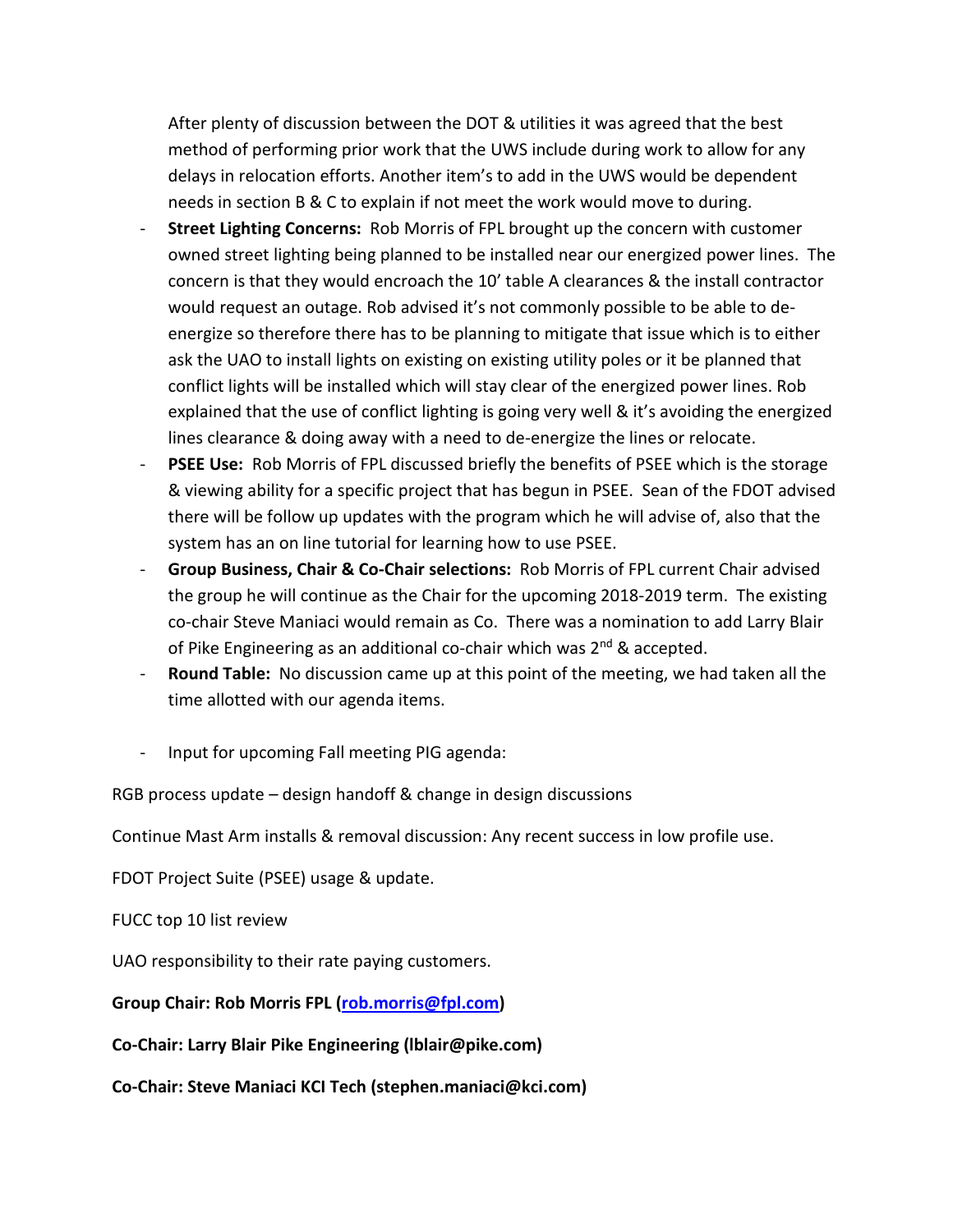# FUCC SUMMER MEETING 8/1/2018

# *Telecom Interest Group Meeting Minutes*

Meeting commenced at 1:30pm

?? attendees

Alan suggested that a new chairman be nominated. Fred agreed and nominated Steve Whaidley; motion carried; Bruce agreed to serve as co-chair for the next year.

Robb came in and took a few pictures and explained that the F.U.C.C. website has been updated along with the new booklet.

Fred read the minutes from the 4.4.18 TIG meeting.

Alan asked for clarification of the policy of pole owners not transferring ownership.

General discussion about pole issues – liabilities, permits, ownership after pole is topped, etc. Main issue is telecom still attached to topped pole and pole needs to be moved. Shirly explained that ownership of a pole, according to FDOT, is whoever was permitted to place the pole. Cynthia cited the UAM to clear up any confusion of pole ownership, according to FDOT.

Nichole mentioned Tampa Electric receiving authorization requests from Frontier for attachments through DOT, wondered if anyone else had received any.

Nichole also mentioned the case of one company e-lashing to another company's strand. Group discussed this topic and seemed to all agree that this was a bad idea.

Alan explained that a license agreement could be written to allow the practice. Nichole said it created inventory problems when trying to ensure proper billing for J.U. Nichole asked pole owners in the group how they processed permits for small cell applications for attachments, stated that permitting thru DOT was easier.

General discussion about small cell permits, attachments (pole vs strand), etc. Aaron stated that he knew of one telecom that bypassed FDOT by using County R/W. Nichole asked if Frontier was setting poles for small cell companies. Fred didn't think so. Nichole asked if anyone had cracked the permit code.

Discussion about small cell equipment being disguised to blend in with the local surroundings. Nichole asked of anyone has seen where a small cell co had used the strand rather than the pole for equipment mounting?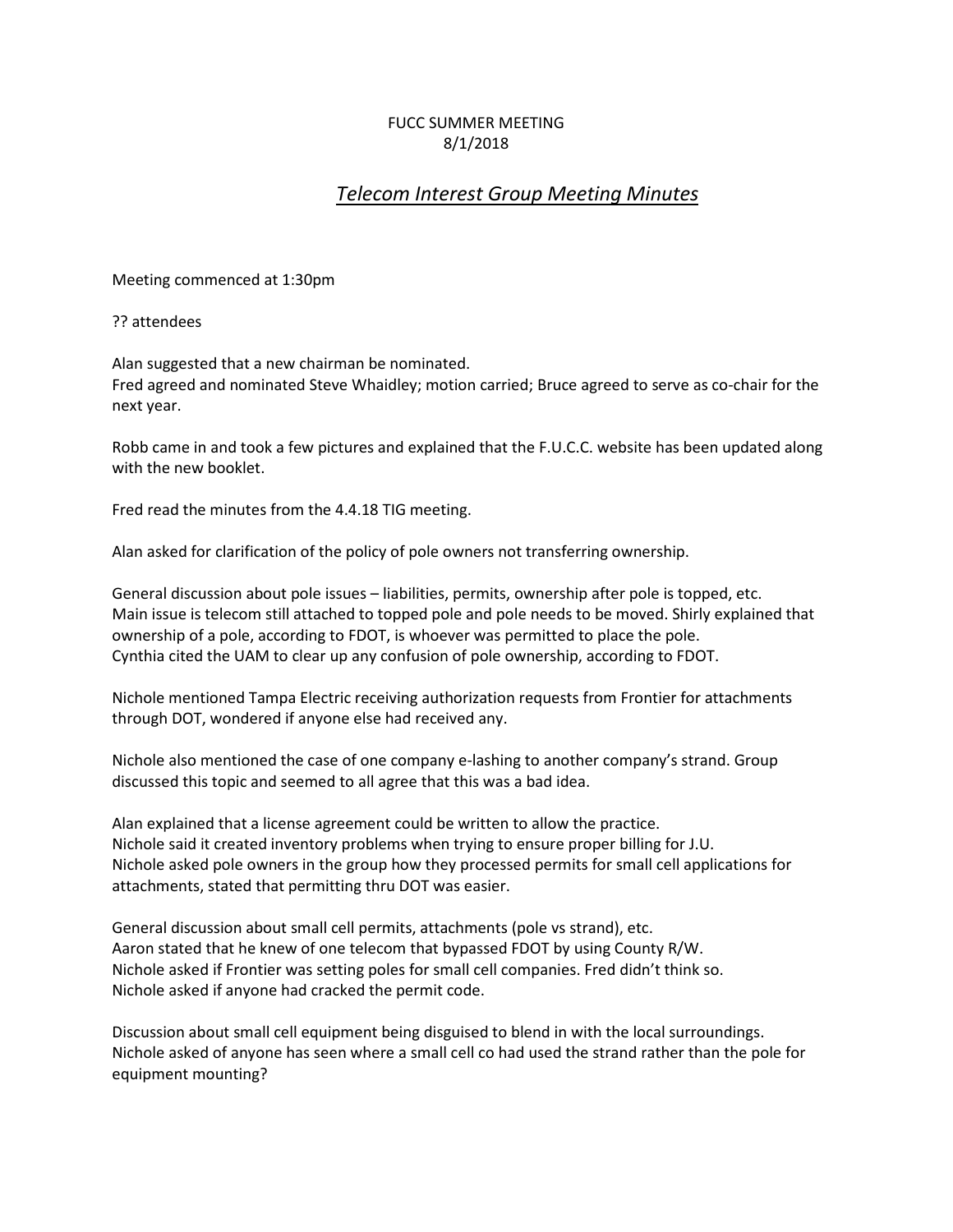Alan suggested the small cell co using strand versus pole for equipment may be an effort to avoid needing an FDOT permit.

Nichole mentioned Tampa Electric's pilot light metering system over cell network; only one small cell co per pole.

Fred said last meeting had a lot of discussion about small cell companies.

Discussion about whether a small cell classified as a utility.

Alan said it depends on which government agency regulated it.

Alan asked if TIG made their scheduled education presentation. Fred and Bruce explained that no, TIG did not, but Robb was notified ahead of time and he arranged for that time slot to be filled. Alan the suggested that TIG contact a company from Oregon or Washington that can move a duct bank about making a presentation.

Alan also mentioned the J.U. trench idea that Jan Ash came up with that had plenty of sponsors, but it didn't go anywhere.

Nichole mentioned a large Tampa Electric contract that consisted of 4000 poles. She asked if other pole owners have softened their stance on maintenance.

Plenty of general discussion on maintenance and why its not done as it should – no money for it.

Alan mentioned the FTTH network in Boca Raton where the copper system still exists, and subscribers are reluctant to switch to the more expensive fiber network. Questions about forced migration were asked, but no definitive answers were provided.

Meeting was adjourned at 2:30pm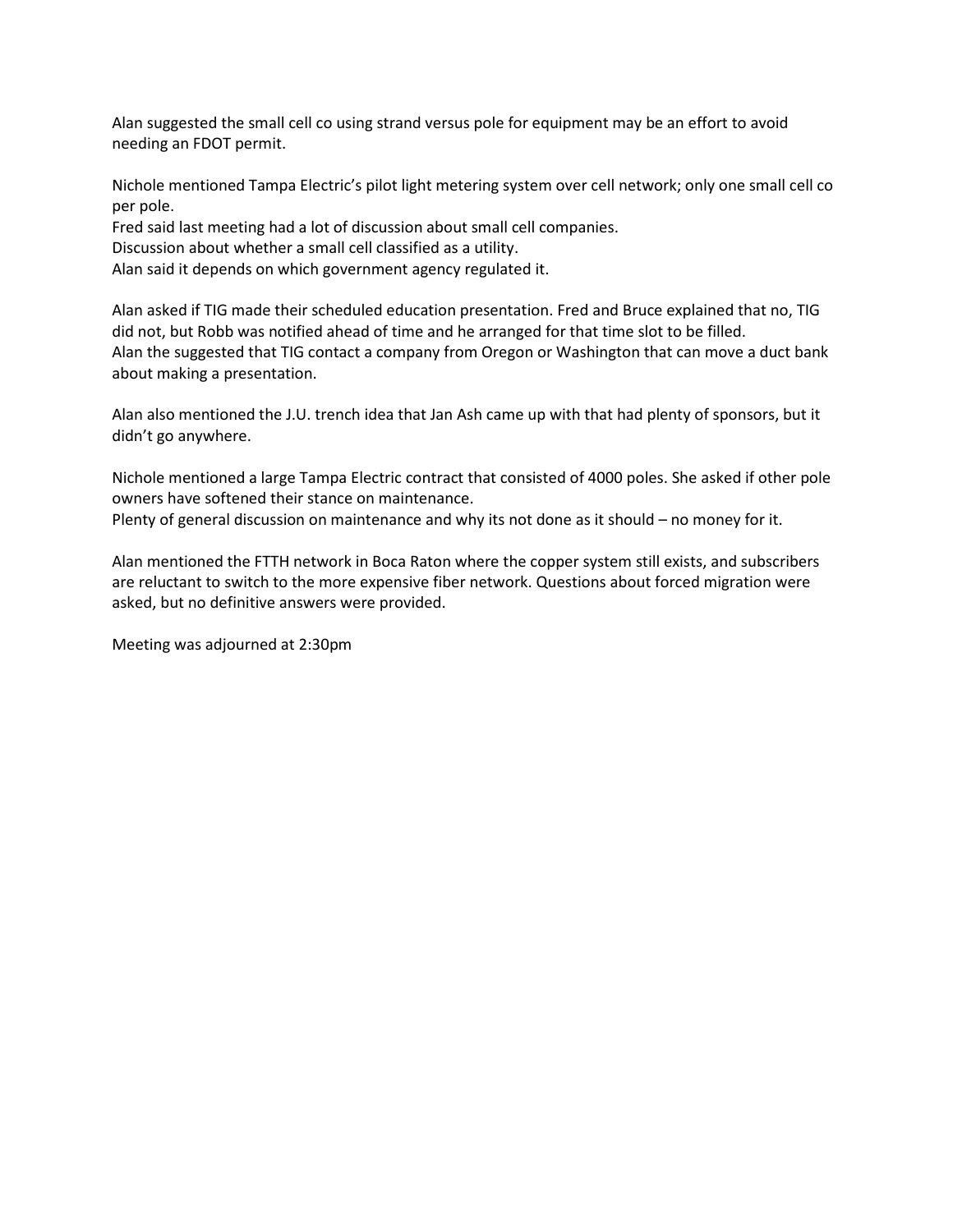

# **Florida Utilities Coordinating Committee**

**[http://www.fucc.org](http://www.fucc.org/)**

Coordination through Cooperation Coordination, Cooperation, Communication & Commitment

| Chair      | <b>Vice Chair</b> | Secretary                    | <b>Treasurer</b> |
|------------|-------------------|------------------------------|------------------|
| Robb Brown | Scott Baird       | Jeanna Dean                  | Jodi Rano        |
|            |                   | <b>FUCC Officers Meeting</b> |                  |

### *FUCC Officers Meeting Hilton Ocala, FL Wednesday, August 1, 2018*

#### **Officer Meeting Rob Brown 8/1/2018**

# **Chair Robb Brown called the meeting to order at 10:00 am.**

*Design Consultant* – discussion was held for Whom to nominate for this position. The 2 candidates are:

Eric B Bill Case Trish Miller

Treasurer Jodi Rano Term 2017 – 2020 Historian Chris McLaughlin Term 2017-2020

#### **Possibly a Spring Retirement Party for:**

Cheryl Ritter

Tom Bane

Discussion on what we should provide as a gift was had but no decisions were made. This is Delma Wright's last meeting – just found out she is retiring before the November meeting. So, it was agreed a cake would be provided at Friday's business meeting and wish her well. Delma has been a part of the FUCC for years and always has been supportive.

#### **Business meeting idea:**

Open the mic to the floor for people to discuss new business.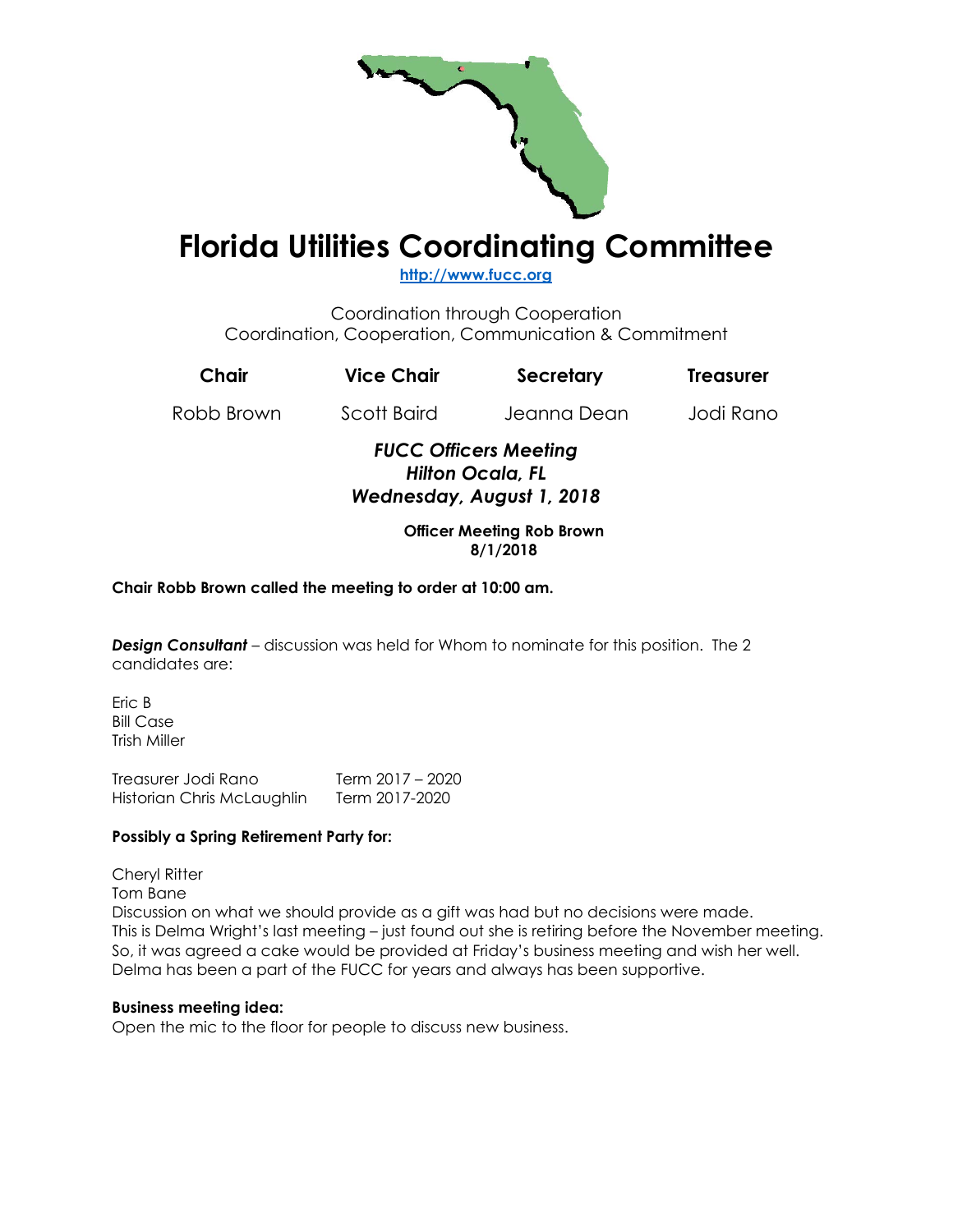#### **Planning – Presentation suggestions:**

The committee stated that they did not want any sales presentations. The fact that they have come in to train should be enough of advertisement. So, the presentations are to be scanned before they go out.

Chair Rob Brown suggested the following for Presentations to the incoming board:

#### • **Terra Tech - Denied**

After discussion consider it too much sales and after response from Badger

#### • **AT&T Conduit system - Approved**

Depends on the content. But sounds good. Would like to review the presentation.

• **Doug Ketels – US Department of Energy - Approved**

Alternative fuel corridors Charging stations "clean cities program"

#### • **SUE providers - More discussion needed**

The committee stated they did not want any SUE providers. Too many and everyone would want to be represented. A vote of No for this presentation.

• **Vivax Metro Tech – Spar – more discussion needed before moving forward.**

They don't' really market – requested to see a presentation or discuss more with committee.

• **FDOT Diverging diamond – Approved as a possibility**

Kevin Ingle – Robb Brown to contact. Kevin may consider Ocala since it is closer. Present at FUCC

*Note: it was noted that certain presenters have presented many times and we have had many complaints from the membership about them selling more than educating. It was agreed that the presentations are to be screened by the officers before being voted on by the committee and approved by the officers.* 

#### **Concerns for possible new task team:**

**MOT** – A member discussed the fact that the County and City has some issues of continuity for MOT. The FDOT refuses to acknowledge using the MUTC for MOT. This creates problems with the UAOS.

It was suggested Mr. Chad Swales chair this task team if we vote to create it.

Lane Closures are an issue and getting more difficult.

Perhaps bring this up at the FDOT forum before we create a task team.

#### **FUCC Training:**

Approved to abolish this task team. – approved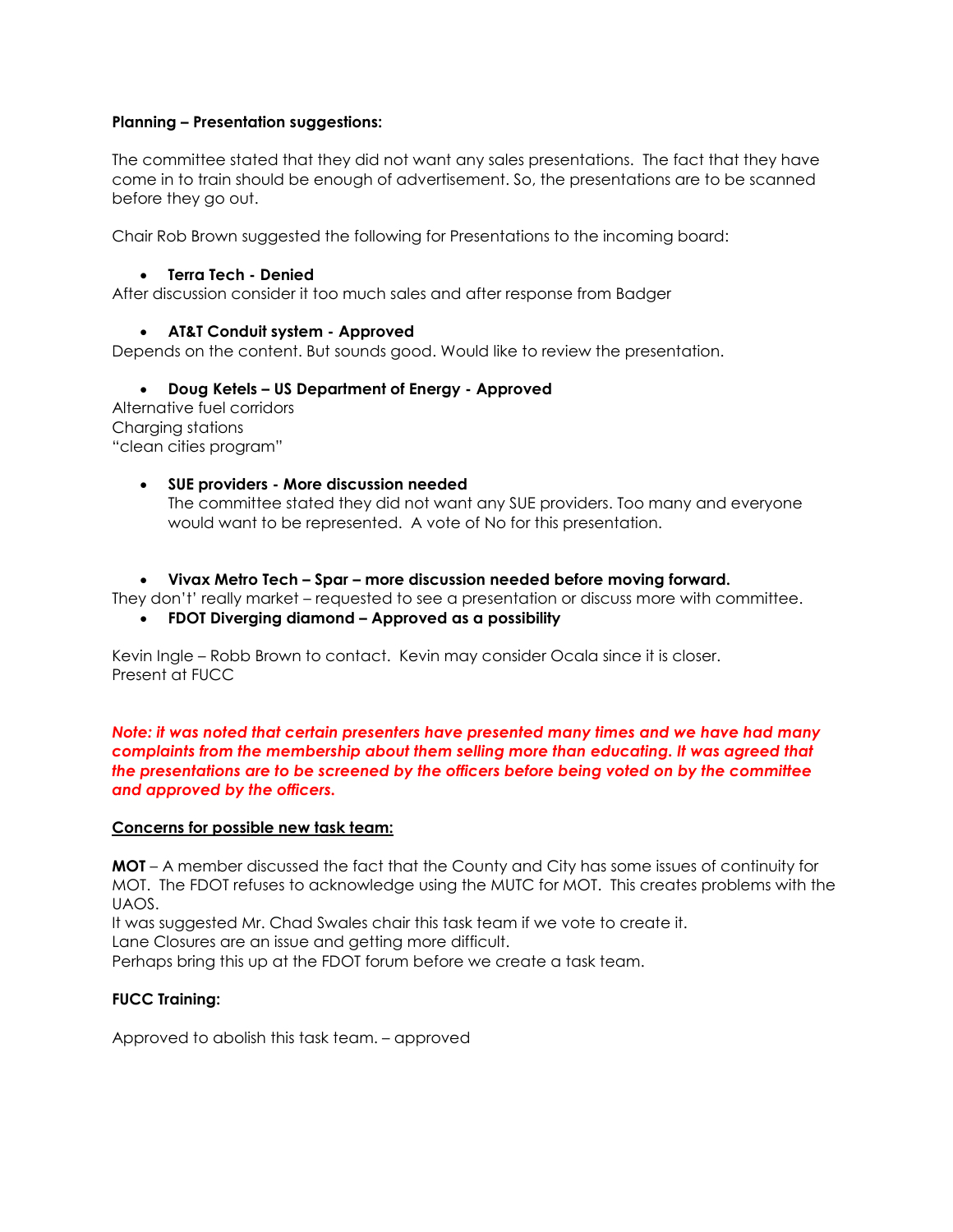#### **Website Update:**

Add a section for a list of past chairs - approved go back as far as we can Link to past chairs under the organization tab "our org."

#### **Attendance:**

At this venue 137 registered now 143 Last year 115 at this venue This year 143 Right now Concerns regarding the possibility of outgrowing our venue. This is something the new chair will need to be thinking about and working with Lori on it.

#### **Banquette**

142 (Cut off for banquette) currently have 121 due to space.

Banquette \$30, kids \$10 Late registration \$50 12 and under \$10 kids Kids are 12 and under

#### **Meet and greet room:**

There has been a lot of discussion since last year about allowing companies to sponsor a meeting a greet room. It was noted that since the FDOT could not attend one of ours, then we should open it up so the consultants who want to have a room should be allowed to have the room.

There are legal concerns and this needs to be fleshed out. But it was agreed by the majority that this is not a bad idea. The free room that we have in our contract now could be used for FUCC steering committee, officer meeting and planning. IT would then open a room for perhaps training or other task teams if needed.

The cost for the room if we were to obtain it for example cold be \$202.00. The concern is, if we obtain the room but someone else is running what happens in that room, who is liable. More discussion on this topic will be at the Jacksonville meeting. For now, perhaps we bring in pizza/food, so people aren't leaving after drinking and driving. What is the safest idea.

#### **Booklets:**

Sub-committee chairs need to get pictures and put contact info

#### **Budget**

We are in good shape but still in need of funds. This should improve now that registration has been brought up today for us to be self-sustaining.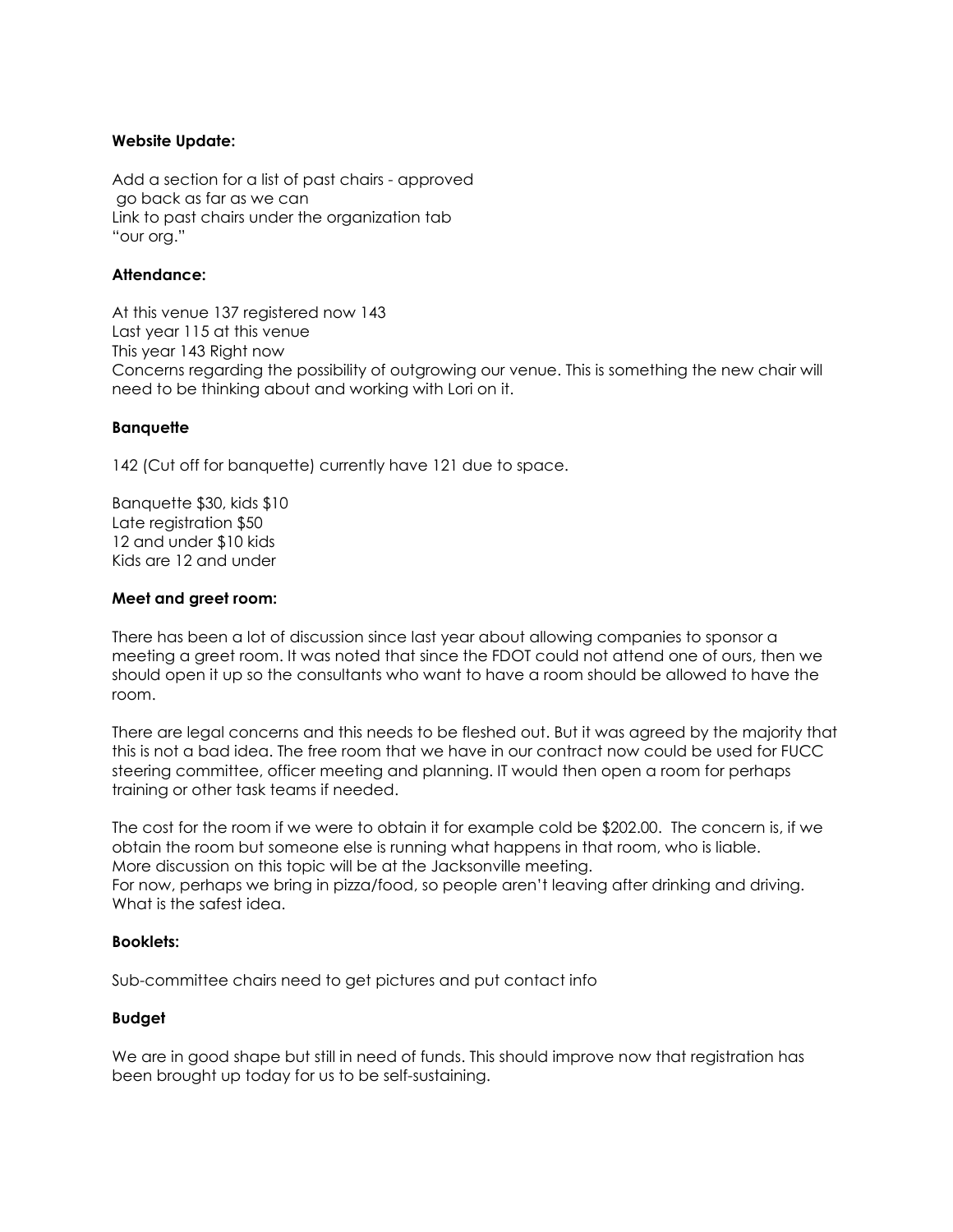### **Sponsorship**

Emeritus: (\$3,000)

Sunshine 811, Cardno and Ash have been an Emeritus sponsors for years. We appreciate them and perhaps we should look at giving something more to this group of sponsors. This may bring in other sponsors as well. Pike Engineering is considering becoming an Emeritus sponsor.

#### **General:**

For each meeting change the Name badge and book cover Review of the agenda Promotions – Kelsey Servann – UCC is not a standing committee and will be abolished – contact Lenore Horton MOT sub-committee – possibly need FDOT MOT Presenter – in Ocala Kick off MOT Subcommittee

#### **Retirements:**

Delma wright Sarasota County retiring – go to Publix and pick ups a cake. Tom Bane retires in May Cheryl Ritter retires in May Discuss ideas for gifts at Jacksonville.

#### **Venue contracts:**

2019 Melbourne 2019 Jacksonville 2019 & 2020 Ocala

**Meeting adjourned at 11:30 a.m.**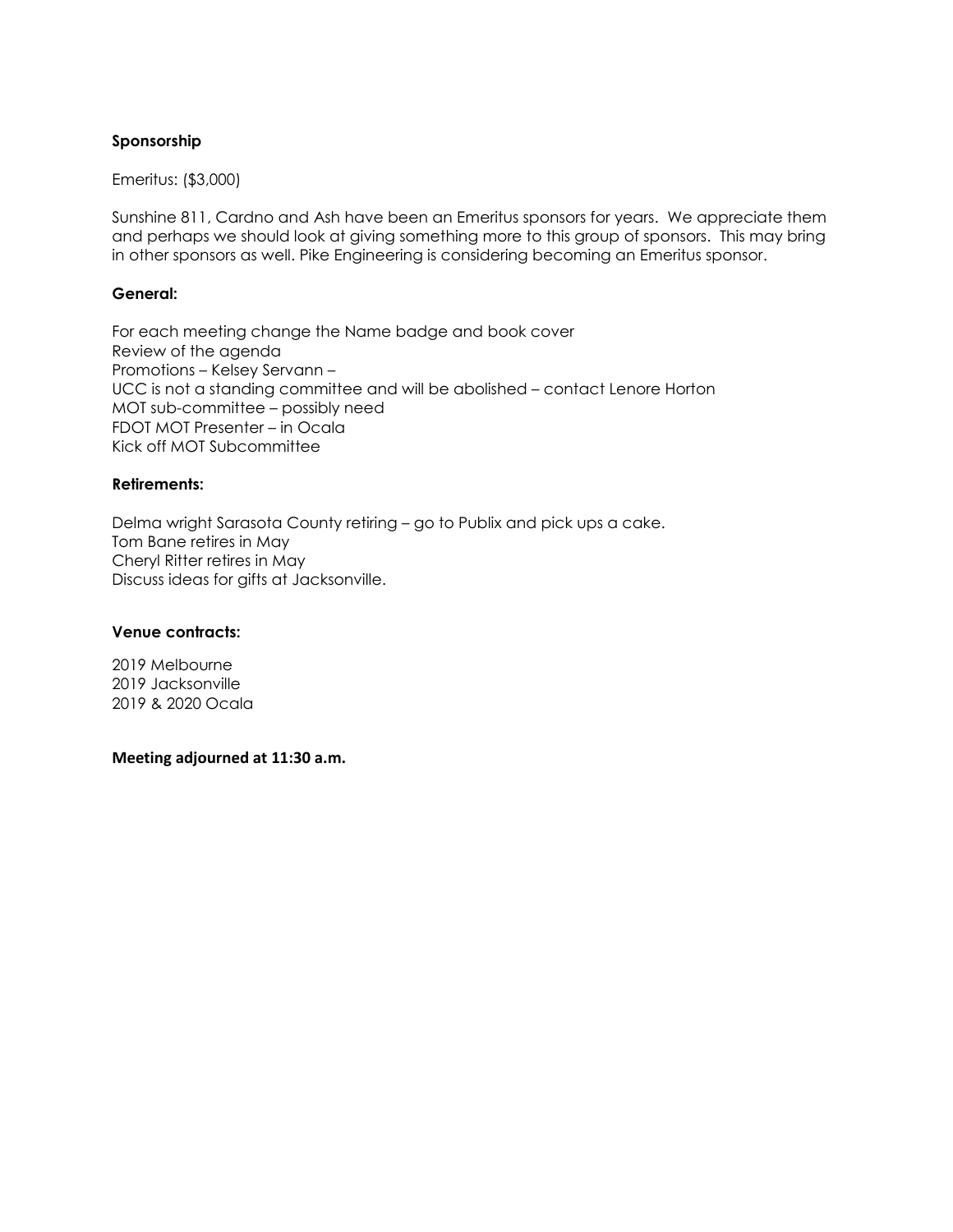

# **Florida Utilities Coordinating Committee**

**[http://www.fucc.org](http://www.fucc.org/)**

Coordination through Cooperation Coordination, Cooperation, Communication & Commitment

| Chair                                                                                            | <b>Vice Chair</b> | Secretary   | <b>Treasurer</b> |  |
|--------------------------------------------------------------------------------------------------|-------------------|-------------|------------------|--|
| Robb Brown                                                                                       | Scott Baird       | Jeanna Dean | Jodi Rano        |  |
| <b>Summer Steering Committee Meeting</b><br><b>Hilton Ocala, FL</b><br>Wednesday, August 1, 2018 |                   |             |                  |  |

# **Steering Committee (Vice Chair Scott Baird)**

Mr. Baird called the meeting to order at 8:30 am. Ms. Dean will run the meeting since Mr. Baird was called out by the Chair for other meeting issues.

# **By-laws:**

Bylaws re-written draft will be reviewed in Jacksonville's meeting. The committee had informed the committee at the last meeting that the FUCC would need policy and procedures to be created as well. The By-laws committee will work with the officers. Below are some suggestions:

- 1. Meeting set up/agenda
- 2. Presentations/Work Shops
- 3. Bank account for the local utility groups
- 4. Proper meeting format/etiquette
- 5. Storage of files
- 6. What Pictures can be used of meetings, staff, membership at meetings and on the website
- 7. Facebook and Web management
- 8. Passing of files
- 9. Procedures for Annual meeting for changing of the guard
- 10. Computer use
- 11. Sign-in sheets for all meetings
- 12. Nominations for Malcolm Yancy and John J. Farkas award and presenting them